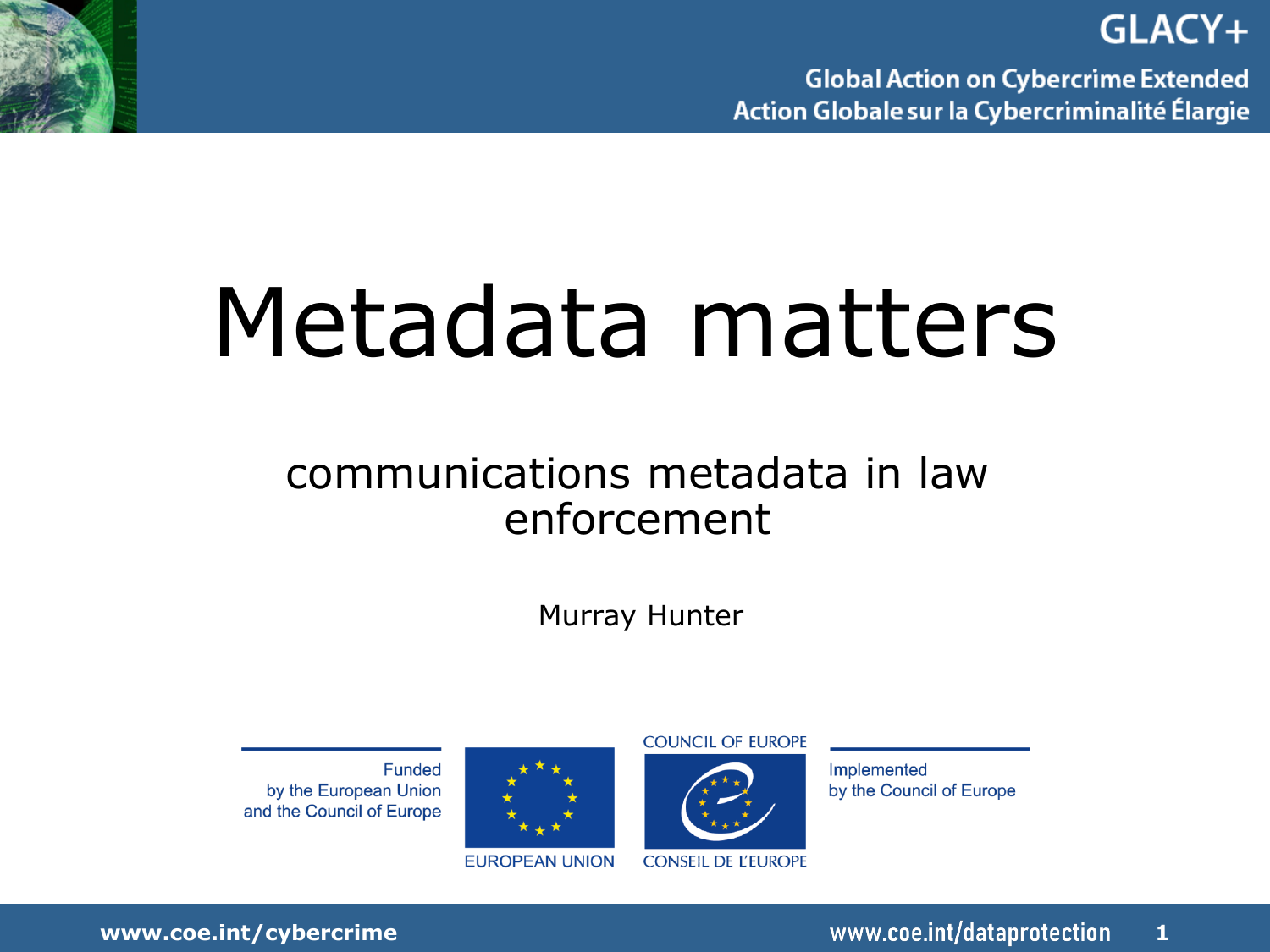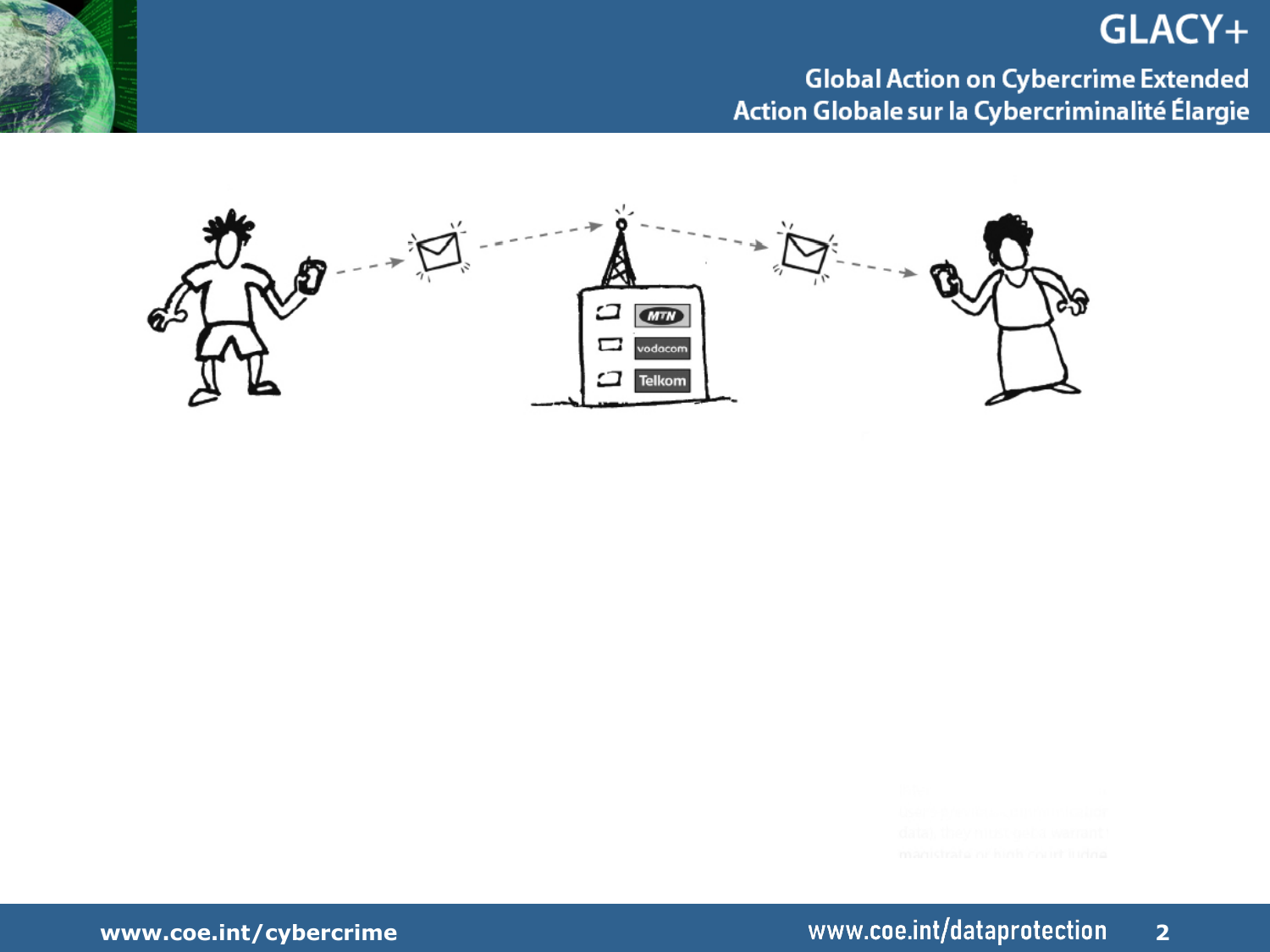

**Global Action on Cybercrime Extended** Action Globale sur la Cybercriminalité Élargie

 $GLACY+$ 

## Is it "content" or "metadata"?

#### **Classified as "content":**

• What person A said to person B in a text message / phone call

#### **Classified as "metadata":**

- The identities of person A and person B
- The time that the message was sent
- Their locations
- Their unique device ID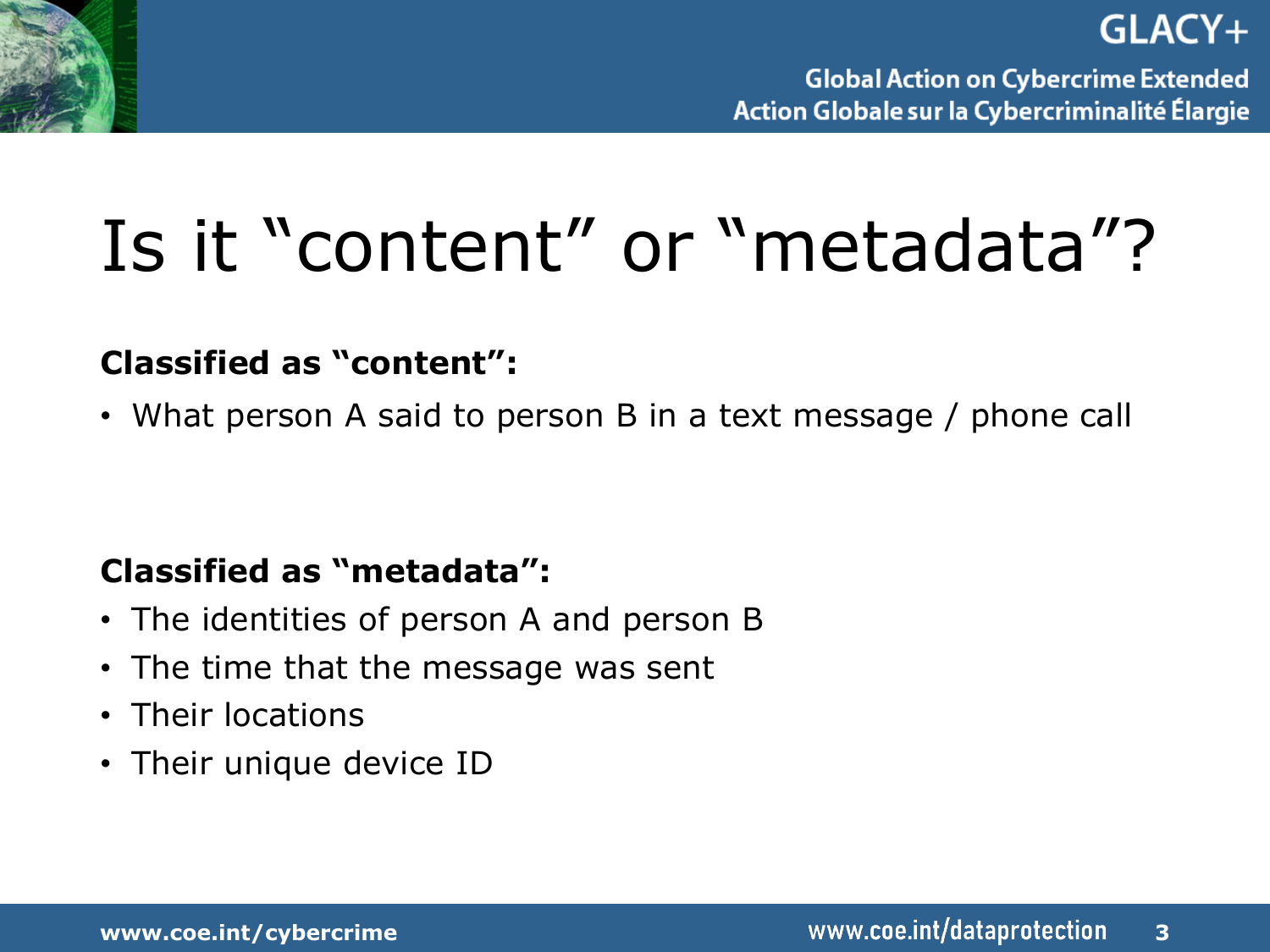

## Metadata… "may give an insight into an individual's behaviour, social relationships, private preferences and identity that go beyond even that conveyed by accessing the content of a private communication."

– UN High Commissioner on Human Rights. 'The Right to Privacy in the Digital Age', 2014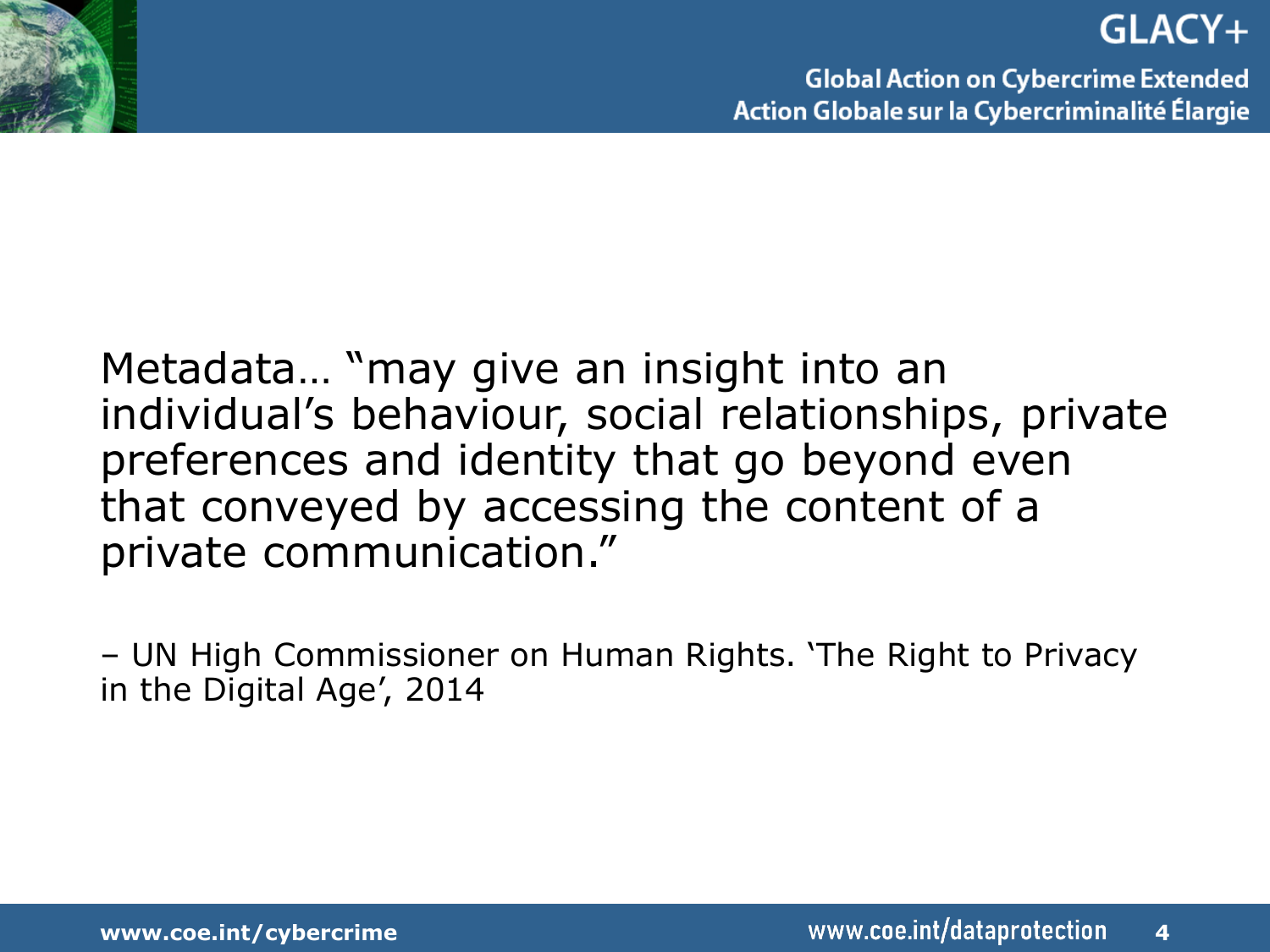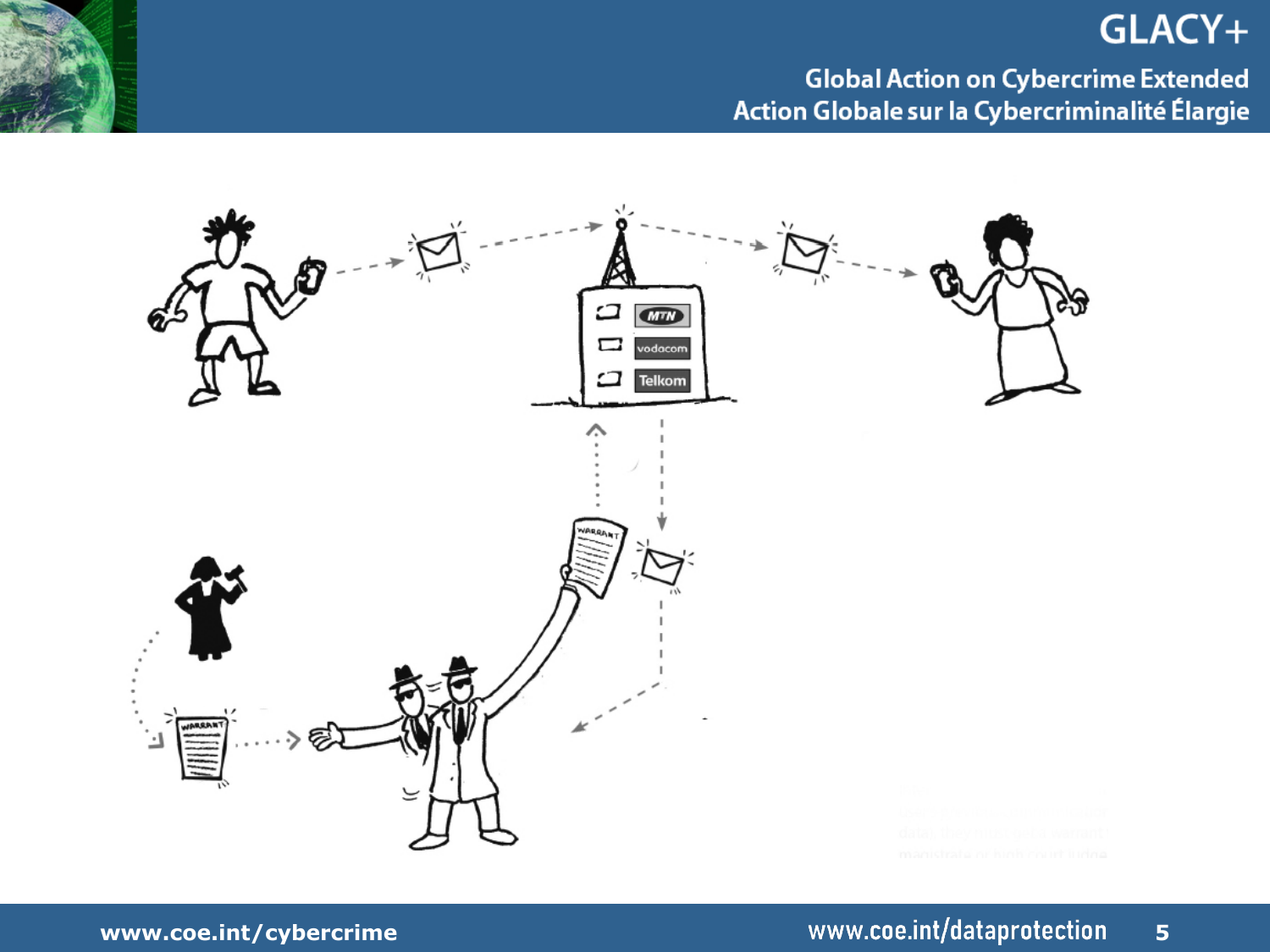

#### **Accessing 'content' of communication**

- Limited number of officials
- For very serious offences
- With permission of a senior judge

#### **Accessing metadata of communication**

- Most officials
- Any offence
- Any judge if that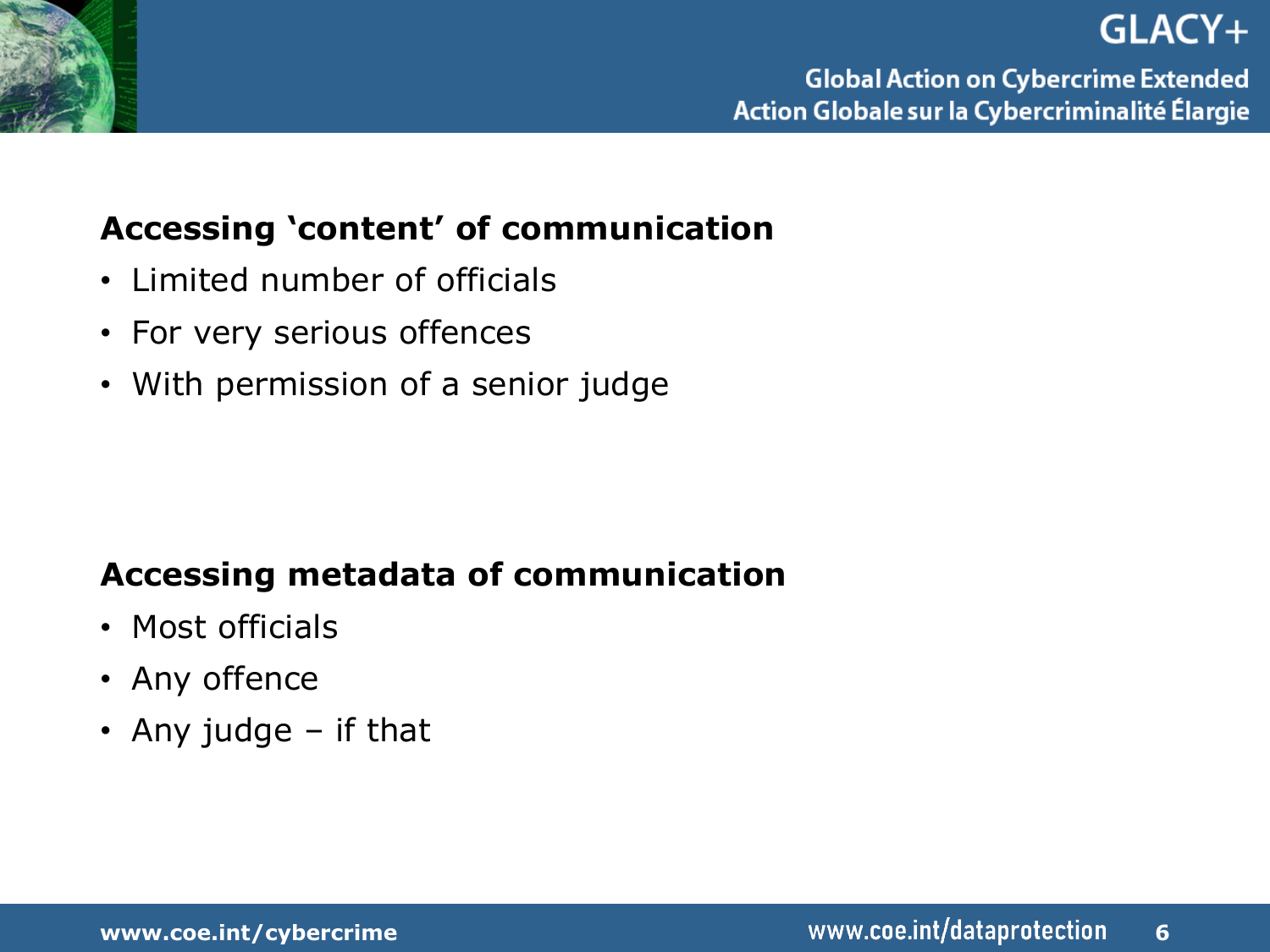

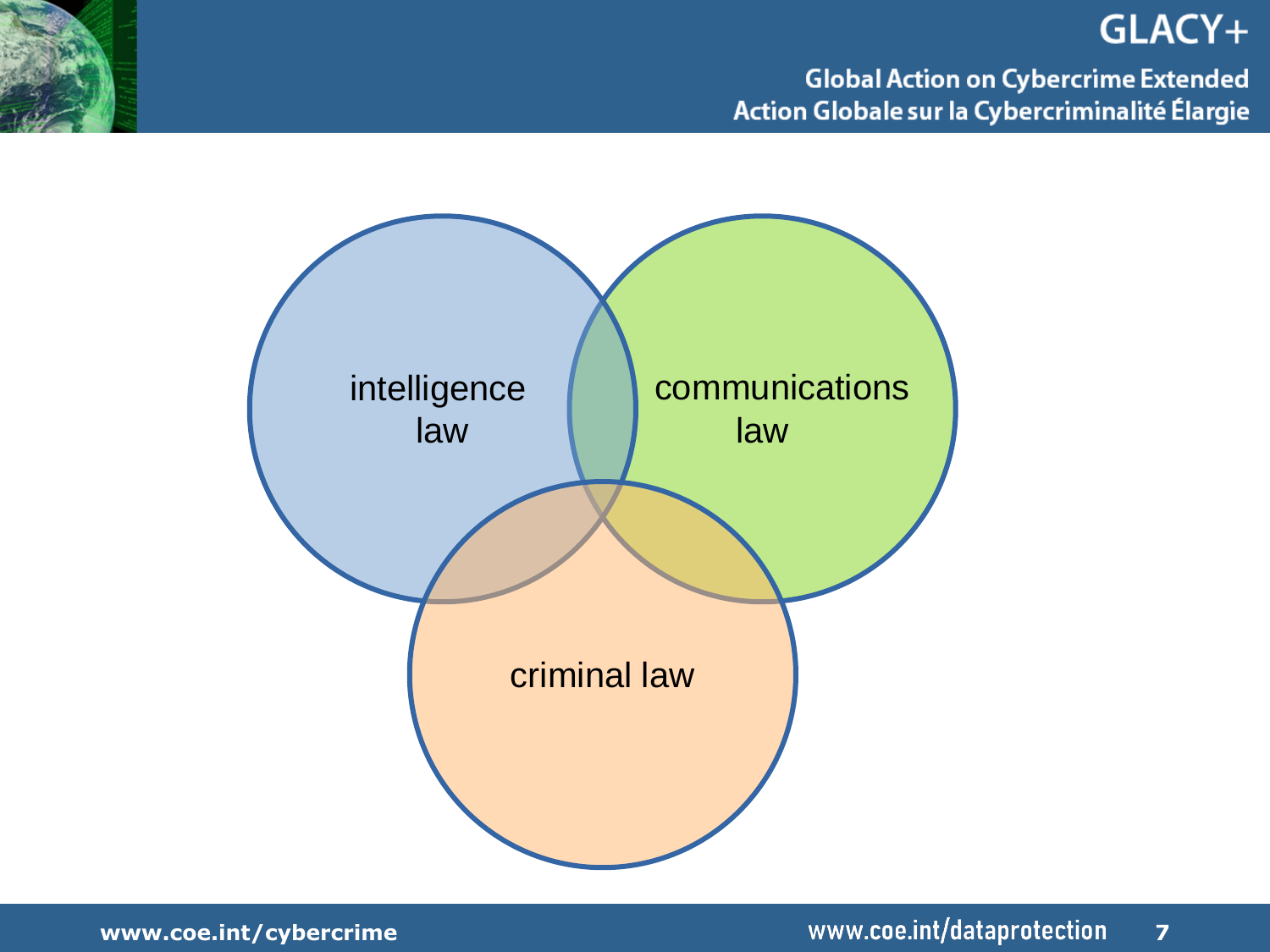**Global Action on Cybercrime Extended** Action Globale sur la Cybercriminalité Élargie



**www.coe.int/cybercrime 8**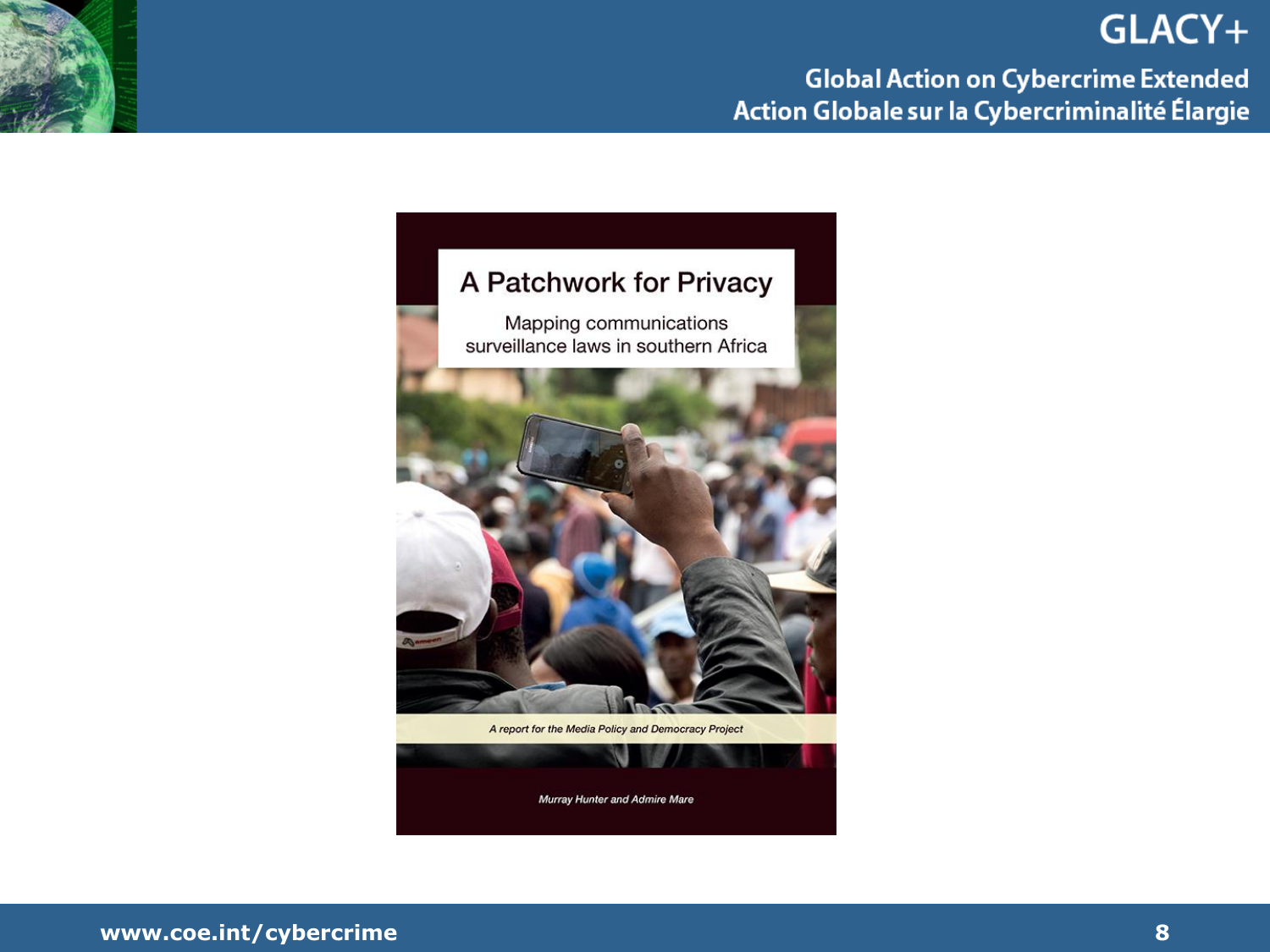|              | Is there a law? | Is there judicial oversight? |       | Is it restricted<br>to serious | Is there user<br>notification? | Are metadata<br>and content<br>given equal | Does law<br>require<br>metadata to be | SIM<br>registration? |
|--------------|-----------------|------------------------------|-------|--------------------------------|--------------------------------|--------------------------------------------|---------------------------------------|----------------------|
|              |                 | Police                       | Intel | offences?                      |                                | protection?                                | retained?                             |                      |
| Angola       |                 |                              |       |                                |                                |                                            |                                       |                      |
| Botswana     |                 |                              |       |                                |                                |                                            |                                       |                      |
| <b>DRC</b>   |                 |                              |       |                                |                                |                                            |                                       |                      |
| eSwatini     |                 |                              |       |                                |                                |                                            |                                       |                      |
| Lesotho      |                 |                              |       |                                |                                |                                            |                                       |                      |
| Malawi       |                 |                              |       |                                |                                |                                            |                                       |                      |
| Mozambique   |                 |                              |       |                                |                                |                                            |                                       |                      |
| Namibia      |                 |                              |       |                                |                                |                                            |                                       |                      |
| South Africa |                 |                              |       |                                |                                |                                            |                                       |                      |
| Tanzania     |                 |                              |       |                                |                                |                                            |                                       |                      |
| Zambia       |                 |                              |       |                                |                                |                                            |                                       |                      |
| Zimbabwe     |                 |                              |       |                                |                                |                                            |                                       |                      |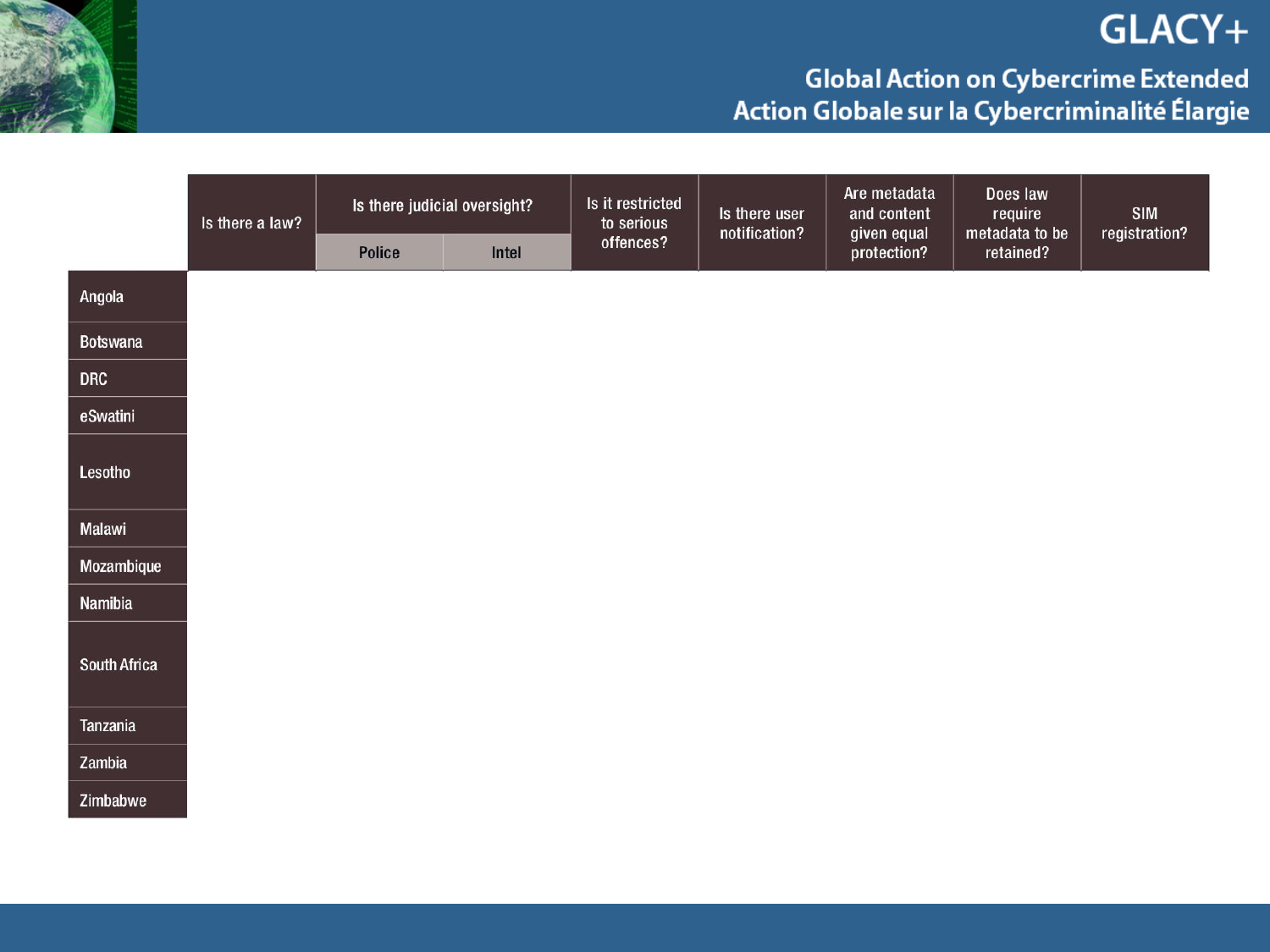#### South Africa: metadata loophole in surveillance reform



Court rules in favour of amaBhungane and declares sections of Rica unlawful

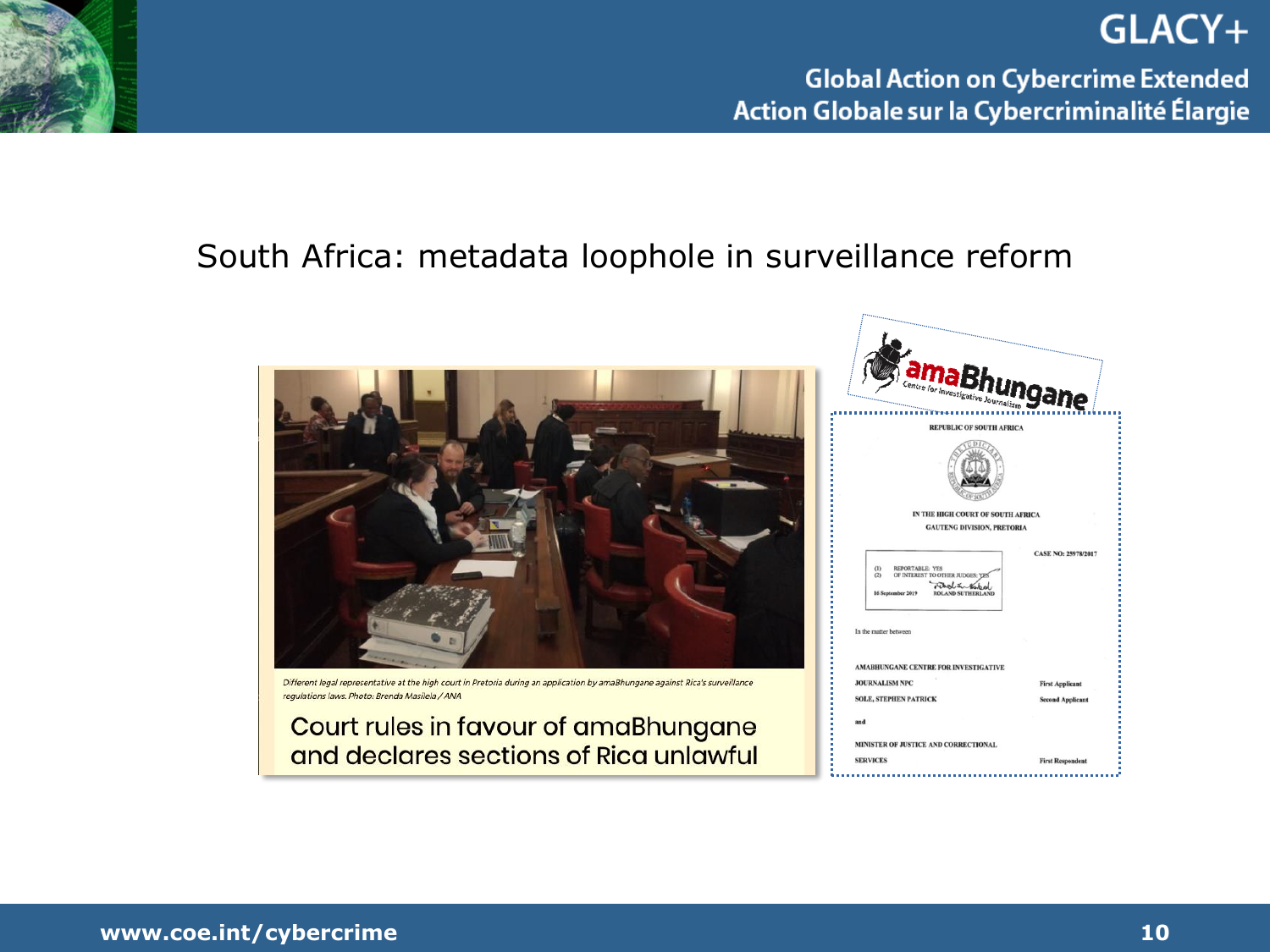

#### Zimbabwe: Access to phone records without a warrant?



*Section 50 of Criminal Procedure and Evidence Act* 

**www.coe.int/cybercrime 11**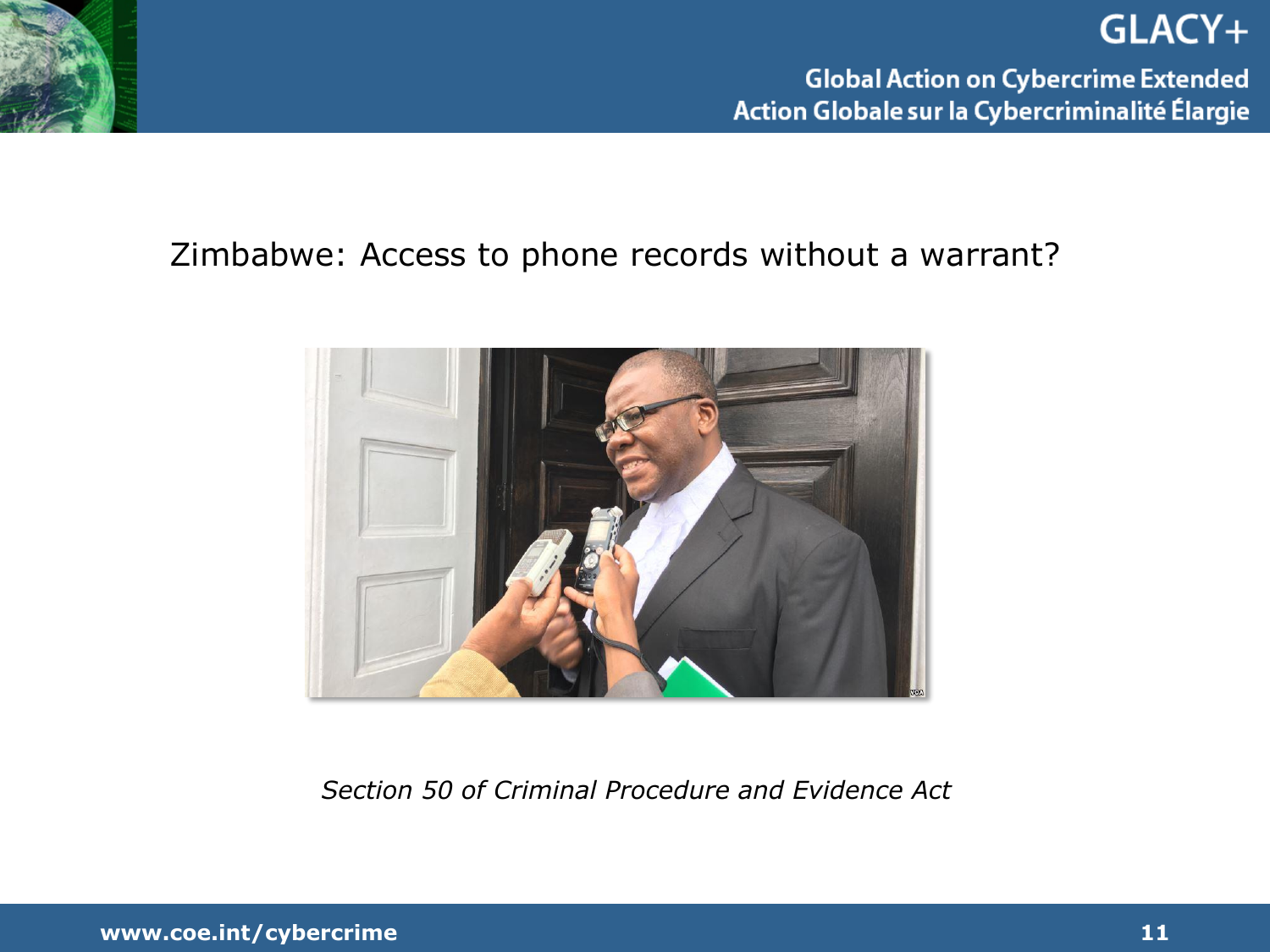#### Malawi: All call-related data collected?

'Spy machine' roll out in September, says **Malawi regulator** 



*Consolidated ICT Regulatory Management System (CIRMS) … the "Spy Machine"*

**www.coe.int/cybercrime 12**